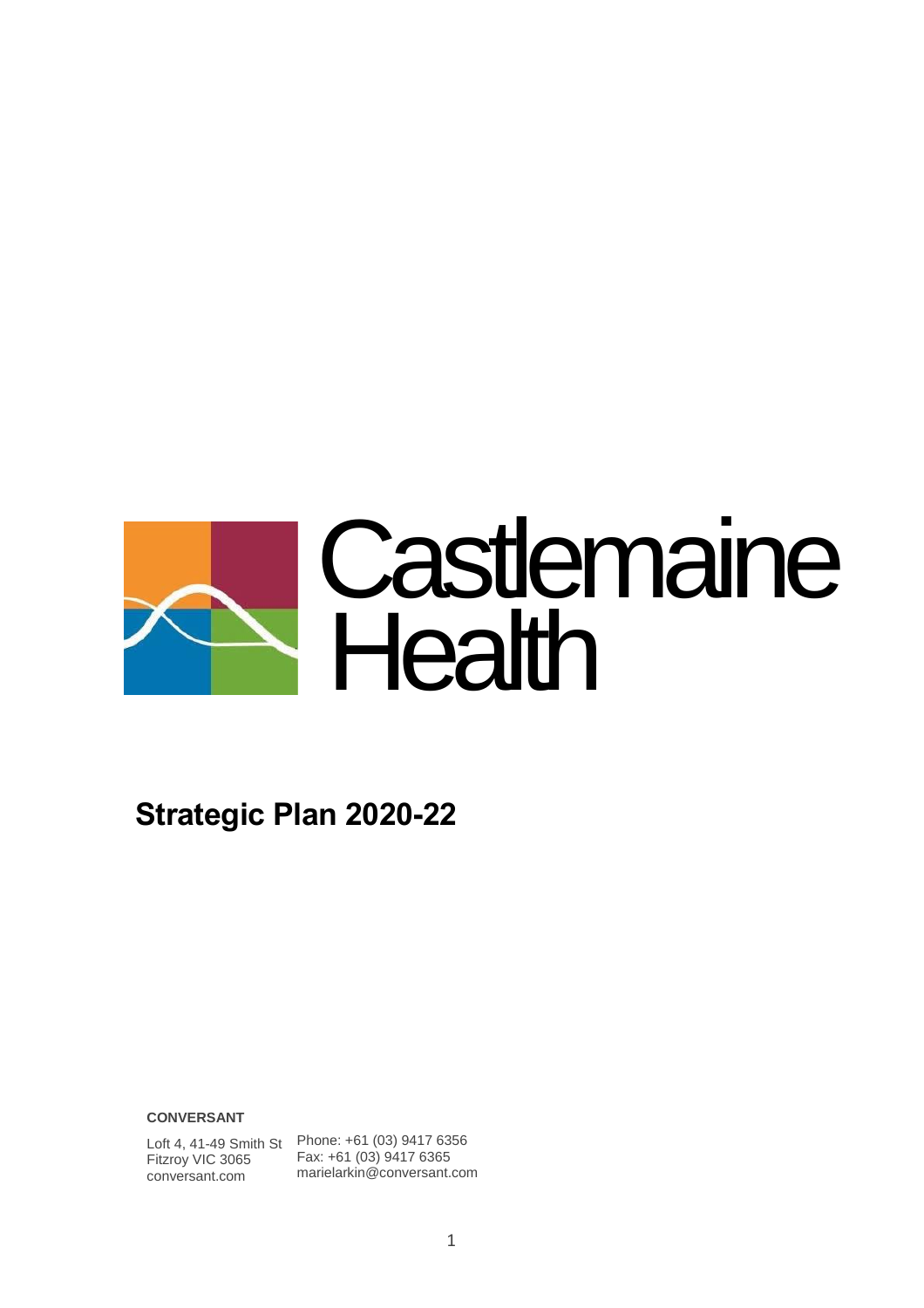# **Introduction**

### **Vision**

Exceptional care of every person, every time

#### **Mission**

A well run and trusted organisation that engages with the community to provide high quality health services.

### **Values**

Integrity, Care, Unity, Excellence

#### **Purpose**

To enhance the health and wellbeing of our community

## **Background**

This plan sets Castlemaine Health's true north, stewarding us from the present to the future. At its very core is the unwavering attention we give to those in our care, our staff and our community.

The plan itself is a collaboration between Castlemaine Health and the community. It sets a way of working that embraces openness, partnerships and innovation. It calls for enhanced partnerships within the health sector and with community stakeholders. It demands authentic community collaboration where community is part of the organisation's leadership.

The plan is a clear framework for decisions and action for the next three years. It directs our efforts towards achieving the regional and rural health goals set out by the Victorian Government in *Health 2040; Advancing Health, Access and Care Guidelines* of Better Health, Better Access and Better Care.

Fundamental to achieving the goals and outcomes detailed in this plan is collaboration with our staff, volunteers, visiting medical officers, partnerships with other health and wellbeing agencies and of course, our community.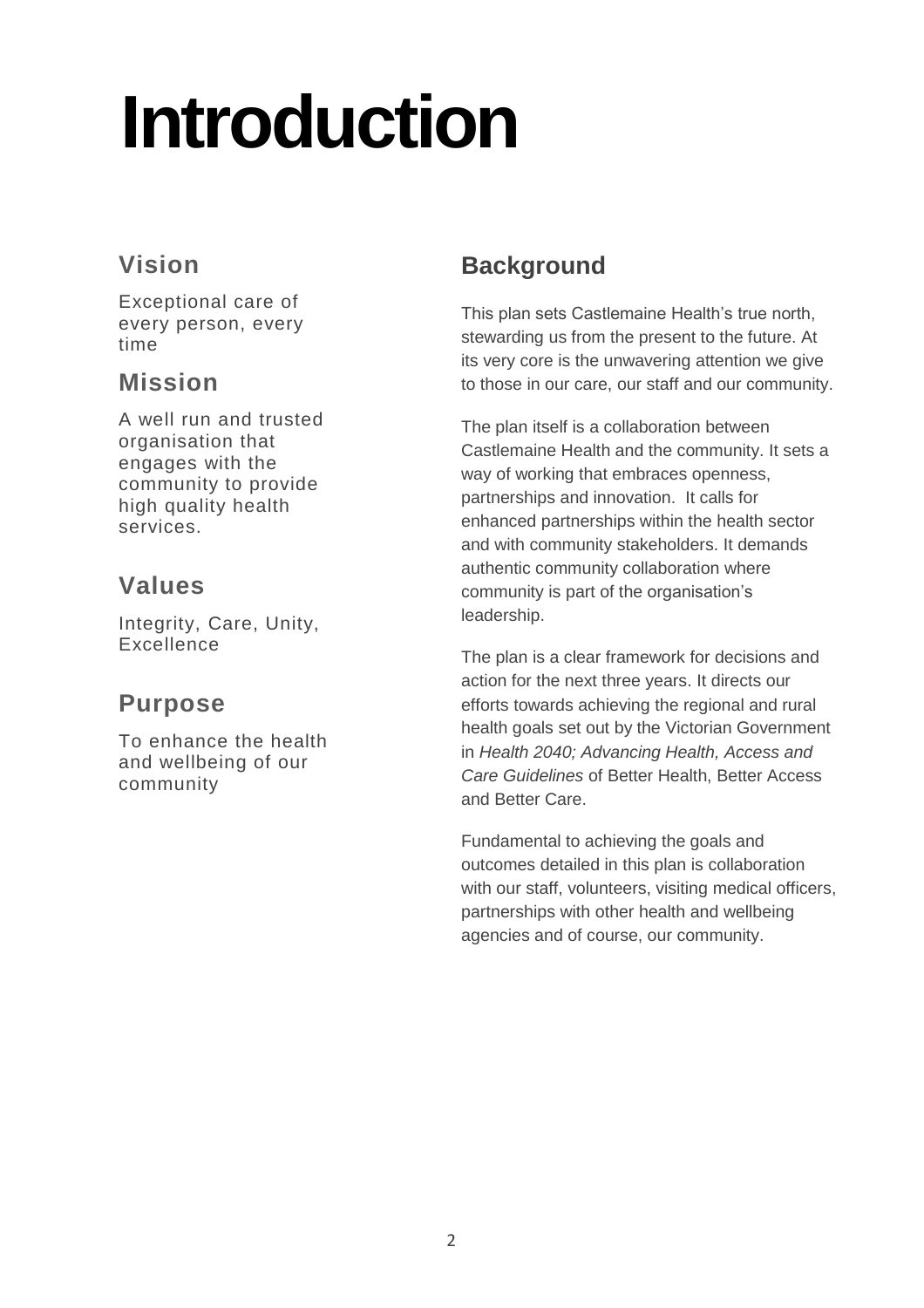# **Our plan**

This Strategic Plan was built through the generous contribution of many people.

It is the continuation of community consultation that was so well supported by the Mount Alexander Shire community. That consultation asked the community about the health services they wanted for themselves and their families. To find out, we held 11 roundtable discussions, presented to forums, clubs and meetings, and took comments, ideas and suggestions from almost 1200 people.

One of the key insights uncovered was that our community wanted to see much closer working relationships in health that moved the focus from 'treating illness' to 'promoting wellness'. The community wished to see wellness and health promotion services delivered jointly between local providers. They wanted partnership arrangements that acknowledged shared goals and capitalised on operational efficiencies.

The next step of our journey was to hold a planning day to help us understand our past and current situation, and to explore future possibilities. We invited our staff, our partners, members of the Mount Alexander community, and the Department of Health and Human Services to attend. We welcomed over 80 people on the day.

The results from this workshop and earlier community, local and regional partnership consultations are embedded into this plan. The plan is a fine balance between the practical of what's required to maintain the service right now and what will make sure Castlemaine Health is a leader in rural health service delivery in the future.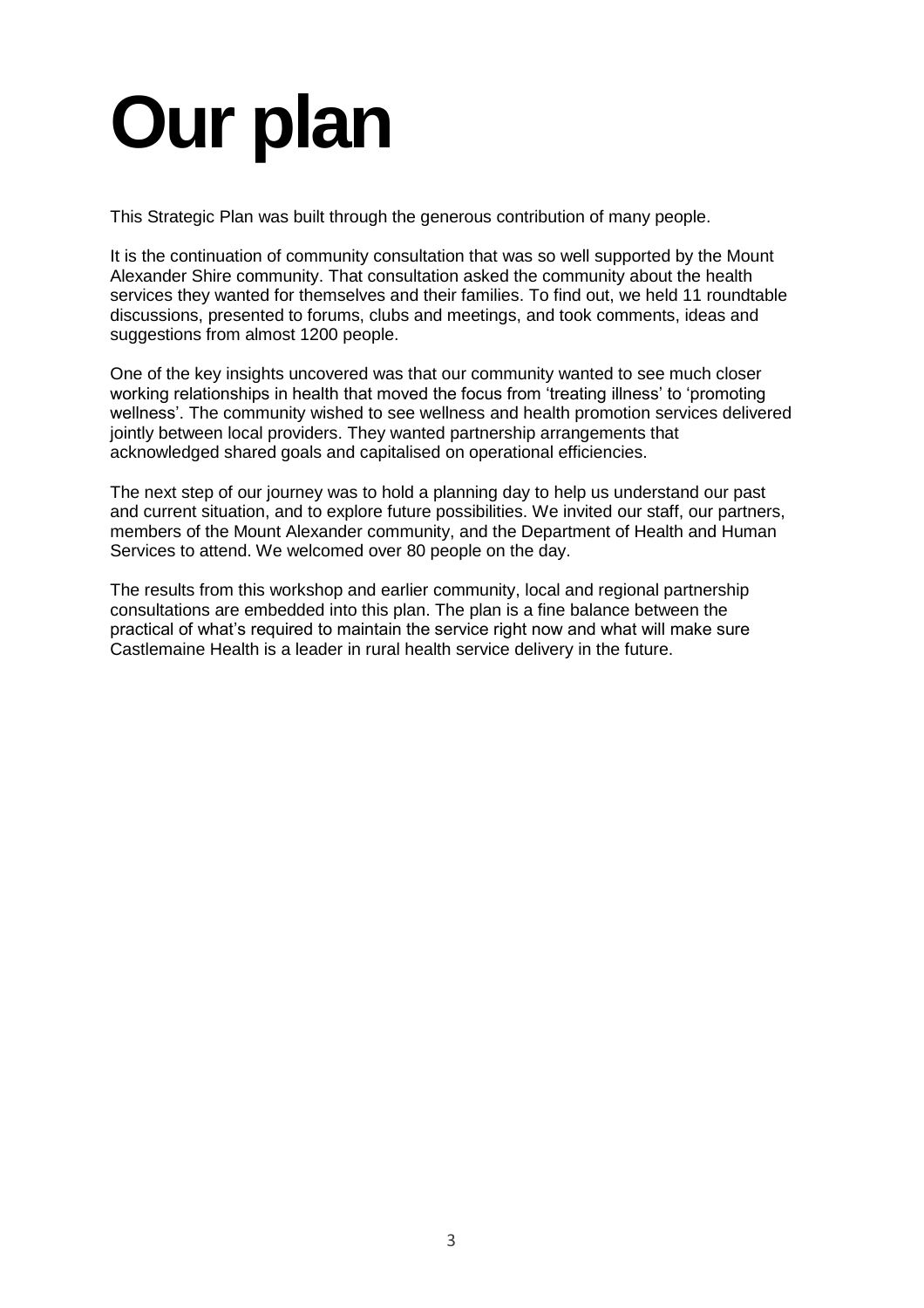# **About us**

Castlemaine Health is part of the Victorian public hospital network. We deliver a range of health services to people living in and around the Shire of Mount Alexander.

We provide care to patients in our Urgent Care Centre, Acute, Maternity and Subacute. Our Community Rehabilitation Centre delivers allied health services and offers specialist appointments. Our aged care accommodates a close-knit community supported by caring, local staff. We deliver nursing and palliative care services to people in their homes. We offer social support and activity programs in the community. We host medical and allied health students, and offer work experience placements. We are a registered provider for the National Disability Insurance Scheme (NDIS).

While we have a significant focus on providing a wide range of safe and high-quality health services for the local community, Castlemaine Health also is an important contributor to the broader State and Regional healthcare system.

Castlemaine Health refers patients to, and receives referrals from, major regional and metropolitan health services. The process supports the need to transfer patients where specialist services interventions are required and also accept referrals back so that patients can be safely cared for locally.

Castlemaine Health works collaboratively with Bendigo Health to support the delivery of services will grow its objectives and to utilise Bendigo Health's expertise to support local health service delivery within our Shire.

Over 65% of surgical procedures and an increasing number of births and presentations to our Urgent Care Centre are for people who live outside the Mount Alexander Shire. Castlemaine Health also provides management services to Maldon Hospital, an arrangement that has been in place since the late 1970's.

Regionally we are a significant education provider. We welcome over 500 students for placements and training at Castlemaine Health each year in nursing, medical, allied health and other disciplines. By providing education we're actively upskilling local people across the Loddon region as well as contributing to the boarder State workforce.

Our community services, particularly Early Childhood Intervention and Health Improvement Programs, provide both agency-based and localised services to surrounding shires. The likely increase in demand for these and other community services are considered in our strategic focus on health and wellbeing.

Castlemaine Health is also an active member of the Central Victorian Primary Care Partnership and the Loddon Mallee Regional and Loddon Regional Partnerships. These partnerships are working to improve health, safety and efficiencies locally and across the region.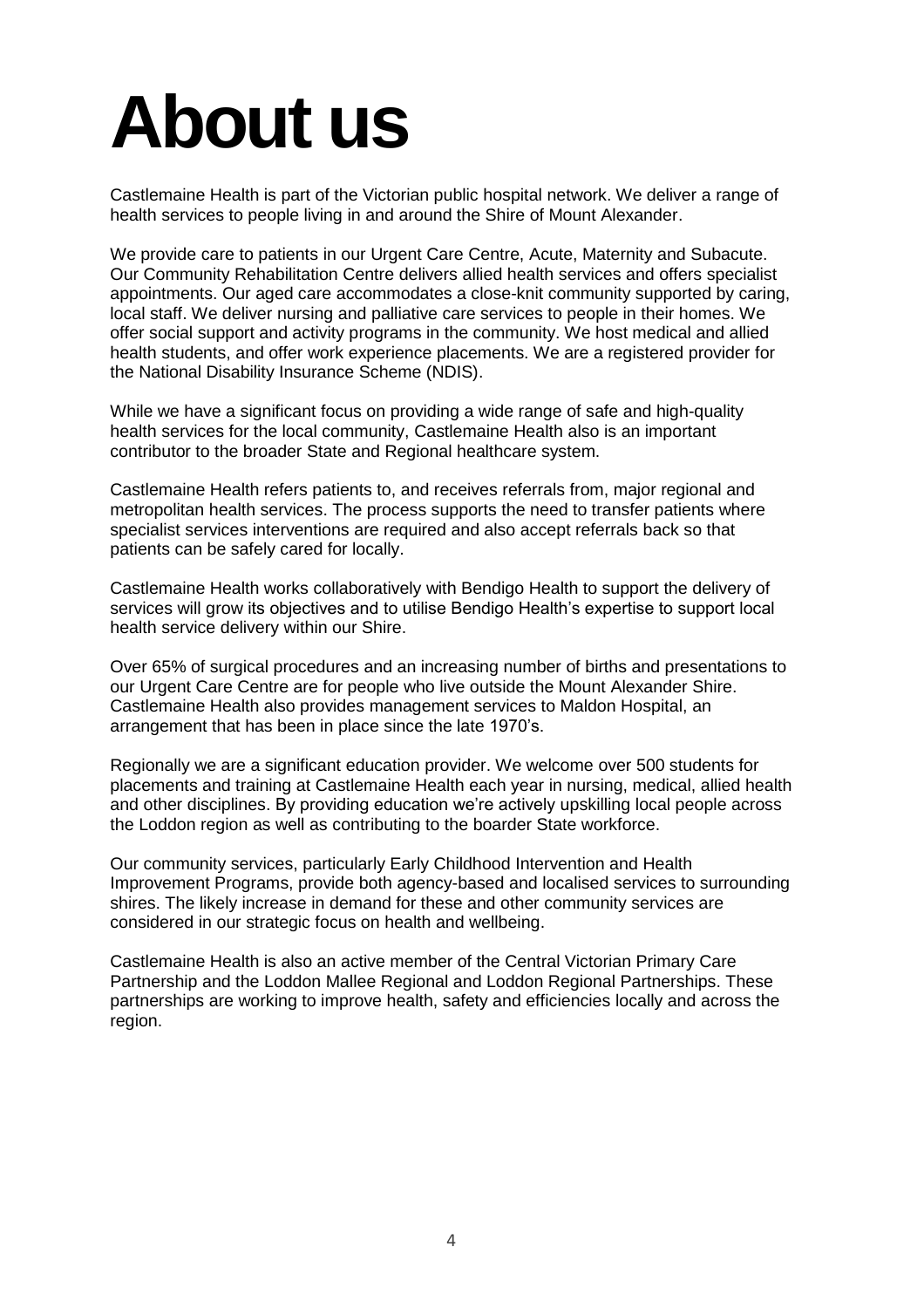### **Castlemaine Health's Services snapshot**

The following provides an indication of the current broad range and quantity of services provided.

| Diverse workforce of 670<br>staff | 100 volunteers deliver 80+ hours<br>of service each week                  | 500 trainees and students                                   |
|-----------------------------------|---------------------------------------------------------------------------|-------------------------------------------------------------|
| 300 subacute admissions           | 4,700 acute admissions                                                    | 3,300 surgical services<br>delivered annually               |
| 50 babies born                    | 5,100 hours of district nursing<br>visits                                 | 136 aged care respite<br>admissions and 62 new<br>residents |
| 6500 Urgent Care<br>presentations | 17,300 face-to-face contacts<br>through the Health Improvement<br>Program | 11,600 hours of social<br>support                           |

Over the next three years the service profile is likely to change significantly. There will be a greater focus on community services particularly as we explore the opportunities relating to a collaborative approach to the delivery of community services with other service providers in our shire. Castlemaine Health provides a unique service in the delivery of high care residential aged care services to our community. It is likely that demand for our residential beds will continue to be for people with complex needs aged care. This provides opportunities to develop specialist residential aged care services for our Community. Our urgent care services are expected to continue to rise, surgical services are near capacity, our subacute services will grow at a moderate rate and midwifery services will continue to be relatively stable.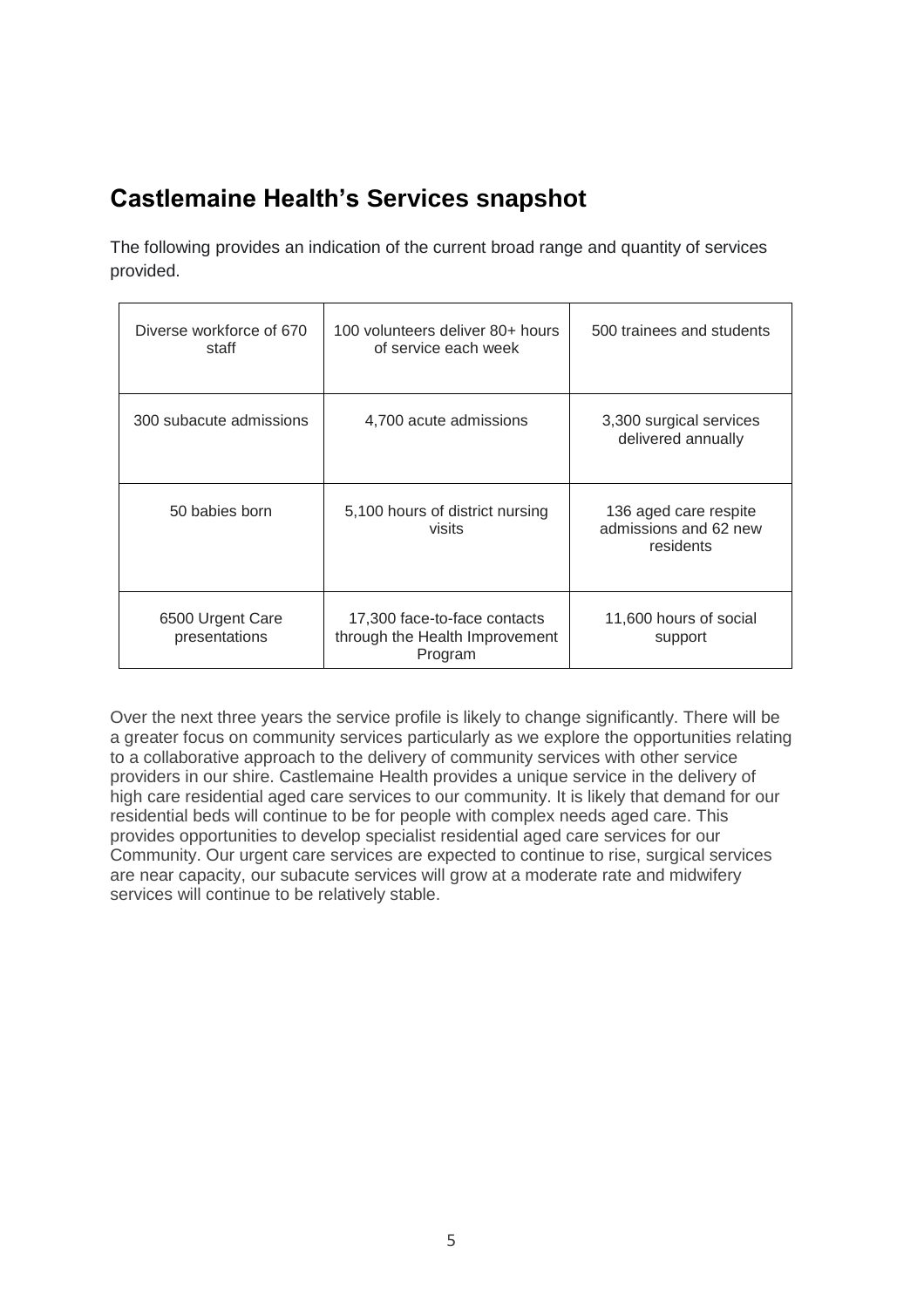# **Our community**

The Shire of Mount Alexander is a local government area in central Victoria. It covers an area of 1,529 square kilometres with a population of around 19,000.

### **Local outlook**

The Mount Alexander Shire has a positive outlook for the future. Castlemaine and its surrounding areas are increasingly seen as an attractive place to live. Rising house prices in Melbourne are encouraging more people of all ages to relocate to Castlemaine for retirement or to live and work as commuters to Melbourne.

While housing affordability in Castlemaine is better than metropolitan Melbourne, median house prices are increasing. This is putting pressure on the rental market with rental prices increasing. Castlemaine is also a popular tourist destination so an increasing number of landlords are also choosing to offer previous long-term rentals as short-term Airbnb lets.

The impacts of changing demographics and pressure on housing need to be closely monitored as homelessness and housing challenges have been shown to have a detrimental effect on health outcomes.

#### **Local health services**

One of the key factors for people choosing to live in Castlemaine is its highly regarded health and wellbeing services. The wide range of services available and their accessibility are greatly valued by the community. Sustaining the reputation and accessibility of these services is vital to our future directions.

Significant health care services in the shire are offered through Castlemaine Health, Castlemaine District Community Health, Mount Alexander Shire Council, Maldon Hospital, Windarring, Bendigo Health (community-based mental health services), and three GP clinics in Castlemaine and one in Maldon.

In the shire, poor health and wellbeing status occurs across ages and sexes. However, research shows that infants, children, males and the Indigenous population have notably poorer health status than others. This is especially true in the areas of:

- alcohol and illicit drug-related harm
- potentially avoidable hospitalisations and deaths
- mental health.

As the major employer in the shire, Castlemaine Health has a social obligation to ensure we remain a positive and sustainable organisation. Our plan considers future workforce and focuses on creating local opportunities for apprentices and trainees, Aboriginal and Torres Strait Islander people and those living with disabilities.

At the core of our ability to provide health services, is the availability of General Practitioner (GP) services. For many years Castlemaine has been well served by qualified and experienced GPs. However, the growing and rapidly ageing population has increased demand for GP services whilst, at the same time, a significant number of GPs are retiring from practice. In conjunction with a more competitive recruitment market and the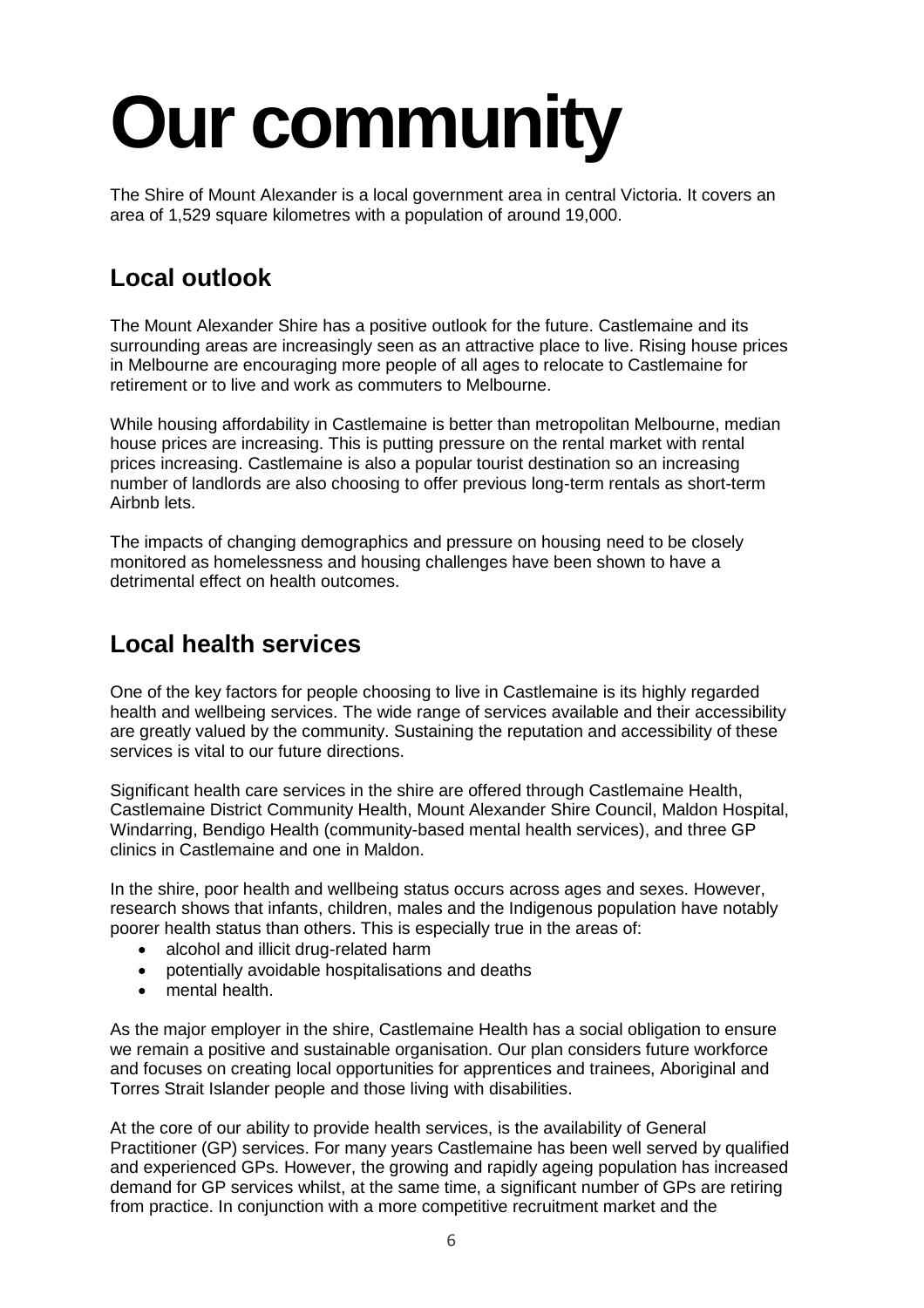increasing value younger GPs place on lifestyle, retaining and sustaining GP services will prove challenging. However, availability of GP services is critical for the community's health and wellbeing.

Castlemaine also has a diverse population with more than 11% of people identifying as sex and gender diverse (LGBTIQ+). Within the shire 5.1% of the population identify as living with severe and profound disability. While our local Aboriginal and Torres Strait Islander population is relatively low at 1.1%, we recognise that their health needs are high and that the provision of culturally appropriate services is essential. This means our strategic focus outline in this plan is around continuing to develop inclusive and welcoming services for our diverse community.

#### **Mount Alexander Shire snapshot**

| Aboriginal population higher<br>$(1.1\%)$ than Victoria $(0.8\%)$<br>Indigenous people                              | By 2031 25% more people will<br>live in the shire than do today<br><b>Population</b>                                      | By 2026 the number of<br>people aged 65+ will<br>increase by 76%.<br>Older people                                                                |
|---------------------------------------------------------------------------------------------------------------------|---------------------------------------------------------------------------------------------------------------------------|--------------------------------------------------------------------------------------------------------------------------------------------------|
| A higher proportion of one<br>parent families (16.1%)<br>compared to Victoria (15.3%)<br><b>Family</b>              | 11% of residents born<br>overseas<br><b>Cultural diversity</b>                                                            | Higher rates of<br>hospitalisation for Illicit drug-<br>related harm (33.7)<br>compared to Victoria (25.3) <sup>1</sup><br><b>Illicit drugs</b>  |
| 33% have sufficient physical<br>activity compared to 41.4%<br>Victorians<br><b>Physical activity</b>                | High/very high levels of<br>psychological distress (17.2%)<br>compared to Victoria (12.6%)<br><b>Mental health</b>        | 7.2% per 1,000 compared to<br>5.2% in Victoria<br>Cancer                                                                                         |
| 36.8% of the population<br>experiencing rental stress<br>compared to 27.2% of<br>Victorians<br><b>Rental stress</b> | Higher estimated rate of<br>potentially avoidable death<br>(119.6) compared to Victoria<br>$(108.6)^2$<br>Avoidable death | Alcohol related harm<br>ambulance attendances were<br>84.1 compared to 56.8 for the<br>Victorian population <sup>3</sup><br>Alcohol-related harm |

 $\overline{a}$ <sup>1</sup> Rates per 10,000 population

<sup>2</sup> Rates per 100,000 population

<sup>3</sup> Rates per 10,000 population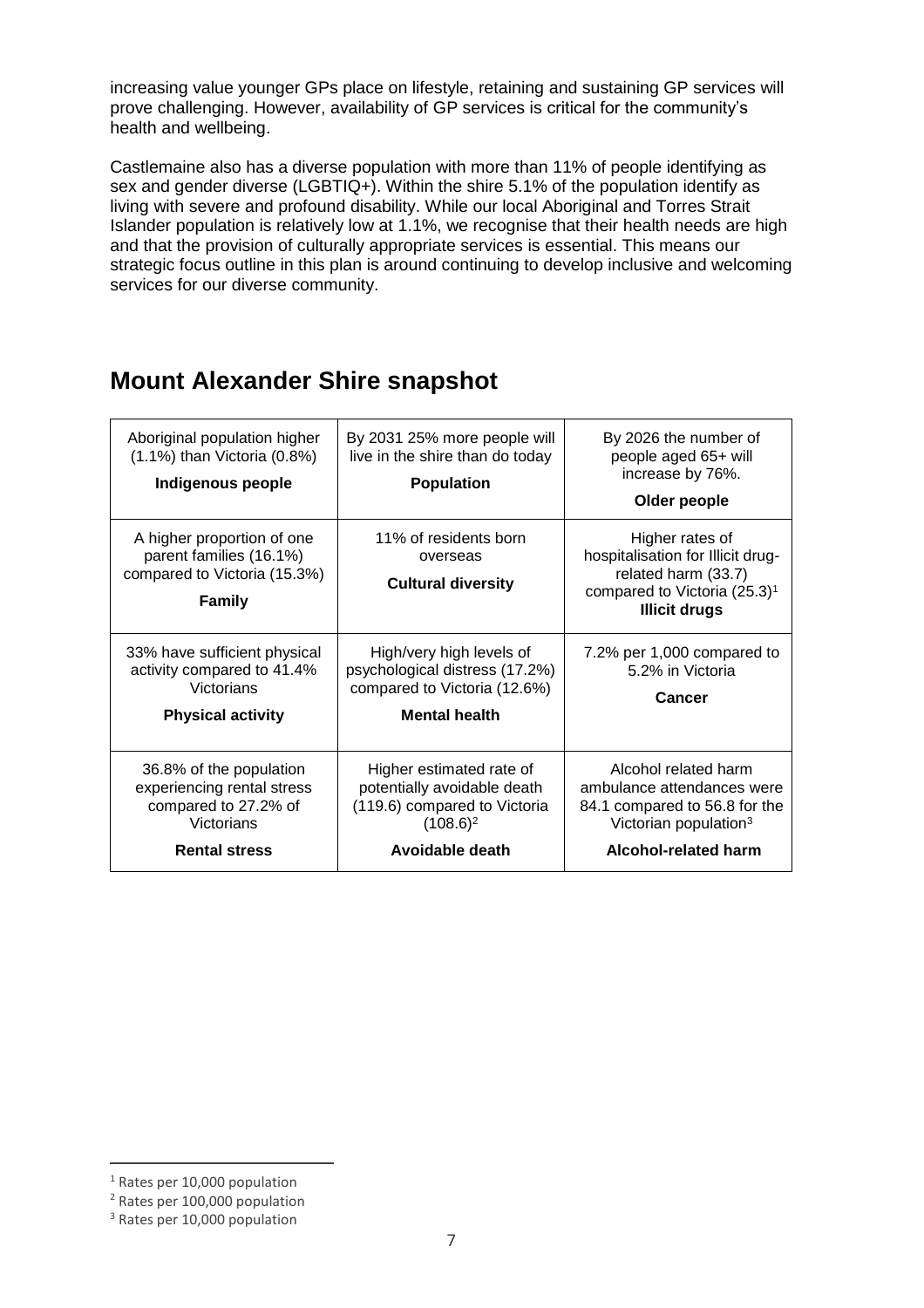# **Pillars, Goals, Actions and Outcomes**

# **Pillar - Unwavering Care**

**We strive rigorously to ensure that everyone needing our clinical, emotional, and psychological support gets the best care, treatment and advice.**

#### **Unwavering Care Goals**

- *Targeted health and wellbeing indicators for the Mount Alexander Shire are continually improving.*
- *Residential aged care supports people to maximise their quality of life through personalised, compassionate and safe care.*
- *Exceptional safety and quality of services reflects a strong and positive organisational culture.*

| <b>Actions</b>                                                                                                                                                                                                                                                                                                                                                                                                                                 | <b>Outcomes</b>                                                                                                                                                                                        |
|------------------------------------------------------------------------------------------------------------------------------------------------------------------------------------------------------------------------------------------------------------------------------------------------------------------------------------------------------------------------------------------------------------------------------------------------|--------------------------------------------------------------------------------------------------------------------------------------------------------------------------------------------------------|
| Improve safety and quality of acute,<br>residential aged care and community<br>services through strengthening<br>clinical governance and driving<br>consumer lead care by skilled and<br>well-resourced staff                                                                                                                                                                                                                                  | Yearly improvement in key clinical performance indicators<br>for acute, residential aged care and community services.                                                                                  |
| Implement a new model of residential<br>aged care using a mix of staffing that<br>will provide the skills and resources<br>that promote improvements in<br>resident centred care.                                                                                                                                                                                                                                                              | Redesigned model of residential aged care developed,<br>adopted and implemented.<br>Positive upward trend in resident satisfaction.                                                                    |
| Establish an integrated service<br>delivery model for the Shire of Mount<br>Alexander incorporating Castlemaine<br>Health, Castlemaine District<br>Community Health, Maldon Hospital<br>and Bendigo Health to address<br>health and wellbeing issues of<br>alcohol and illicit drug related harm,<br>potentially avoidable hospitalisations<br>and deaths, cancer, mental health<br>and promoting a connected and<br>active ageing population. | The development of co-ordinated strategies that can be<br>implemented through an Integrated service delivery model<br>to address the targeted health and wellbeing issues for<br>the Shire and Region. |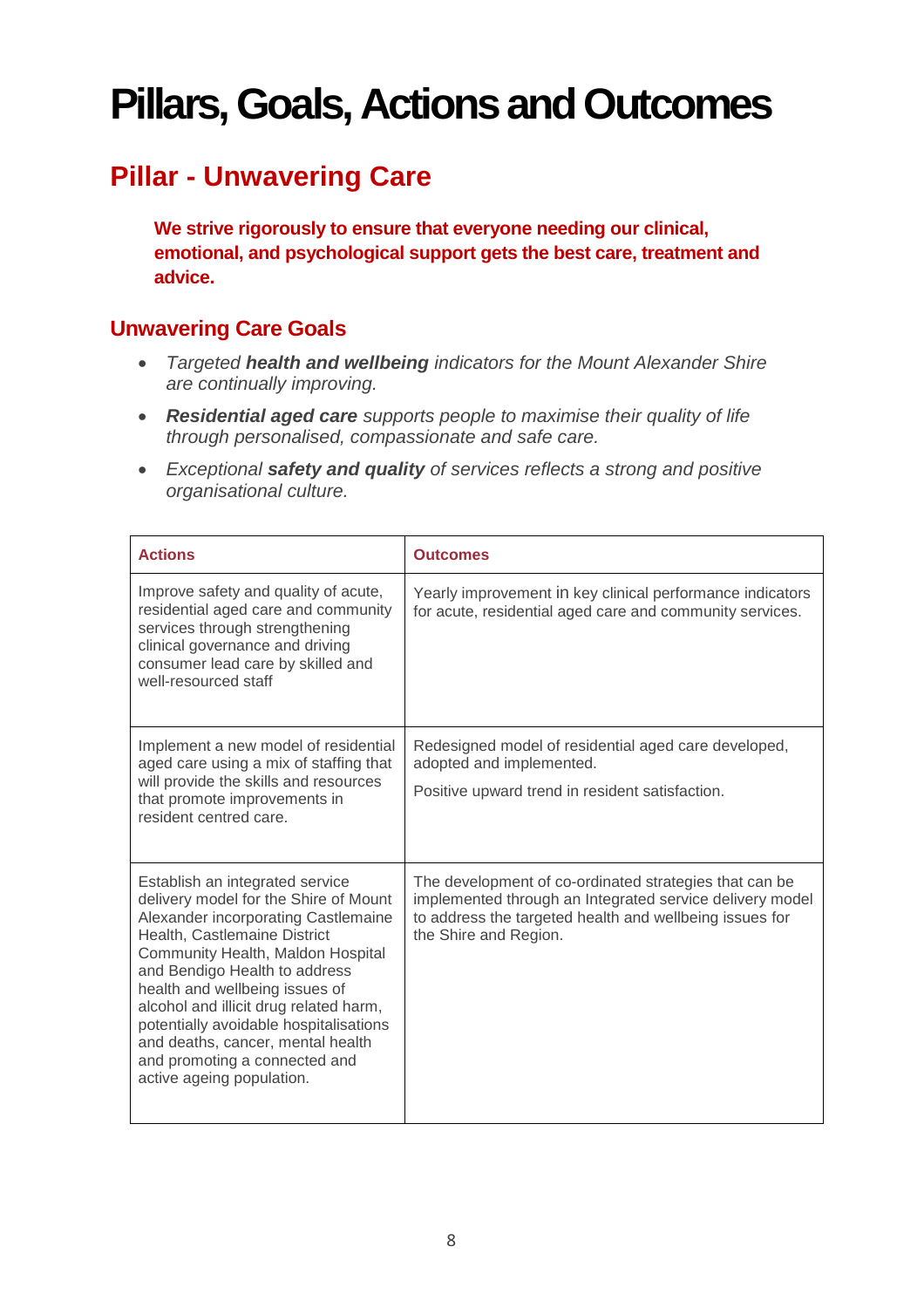# **Pillar - Brilliant Together**

**Together we are better and smarter than we are apart. We commit to collaboratively working with the community, staff and partners to positively impact the health and wellbeing of all.**

#### **Brilliant Together Goals**

- *Locally integrated health and wellbeing services that also support delivery of services across the region and state.*
- *Our community is empowered to actively contribute to changes and strategic directions for improving their health and wellbeing.*
- *Castlemaine Health is an inclusive organisation that celebrates diversity and is a place of belonging for all.*

| <b>Actions</b>                                                                                                                                                                                       | <b>Outcomes</b>                                                                                                                                                                                                                                                |
|------------------------------------------------------------------------------------------------------------------------------------------------------------------------------------------------------|----------------------------------------------------------------------------------------------------------------------------------------------------------------------------------------------------------------------------------------------------------------|
| Establish local partnerships to drive<br>local health and wellbeing<br>improvements.                                                                                                                 | The current Mount Alexander Strategic Health and<br>Wellbeing Partnership (MASHWP) is expanded to include<br>other services and groups that have an influence on the<br>community's health and wellbeing.                                                      |
|                                                                                                                                                                                                      | Community awareness and access to community services<br>has improved each year.                                                                                                                                                                                |
| <b>Through Rural Health Partnerships</b><br>drive improvements in patient<br>referrals and safety and skills of our<br>workforce to influence the broader<br>health agenda.                          | Regional partnership strategies demonstrate<br>improvements in better referral processes, an increase in<br>our workforce skills and access to regional expertise.                                                                                             |
| Establish Castlemaine Health as an<br>inclusive organisation that celebrates<br>diversity, actively seeks to engage<br>with the most vulnerable people and<br>welcomes all.                          | All Access and Inclusion Plan 2018-21 actions<br>implemented, including covering the DHHS specific<br>priorities LGBTI met and evaluated                                                                                                                       |
|                                                                                                                                                                                                      | Demonstrated welcoming for groups named in our Access<br>and Inclusion Plan 2018-21.                                                                                                                                                                           |
|                                                                                                                                                                                                      | Established "Community Connector" network project has<br>increased the connection between health and welling<br>service providers and those people who traditionally have<br>a higher need for care and support but find access and<br>inclusion is difficult. |
|                                                                                                                                                                                                      | Positive consumer feedback.                                                                                                                                                                                                                                    |
| Demonstrate community<br>empowerment and support through<br>active community, consumer and<br>volunteer presence and participation<br>in significant decisions at all levels of<br>the organisation. | Number of volunteers increased.                                                                                                                                                                                                                                |
|                                                                                                                                                                                                      | Membership of Community Consultative Committee is<br>maintained and is reflective of the community profile.                                                                                                                                                    |
|                                                                                                                                                                                                      | Marketing and communication strategy developed,<br>implemented and evaluated.                                                                                                                                                                                  |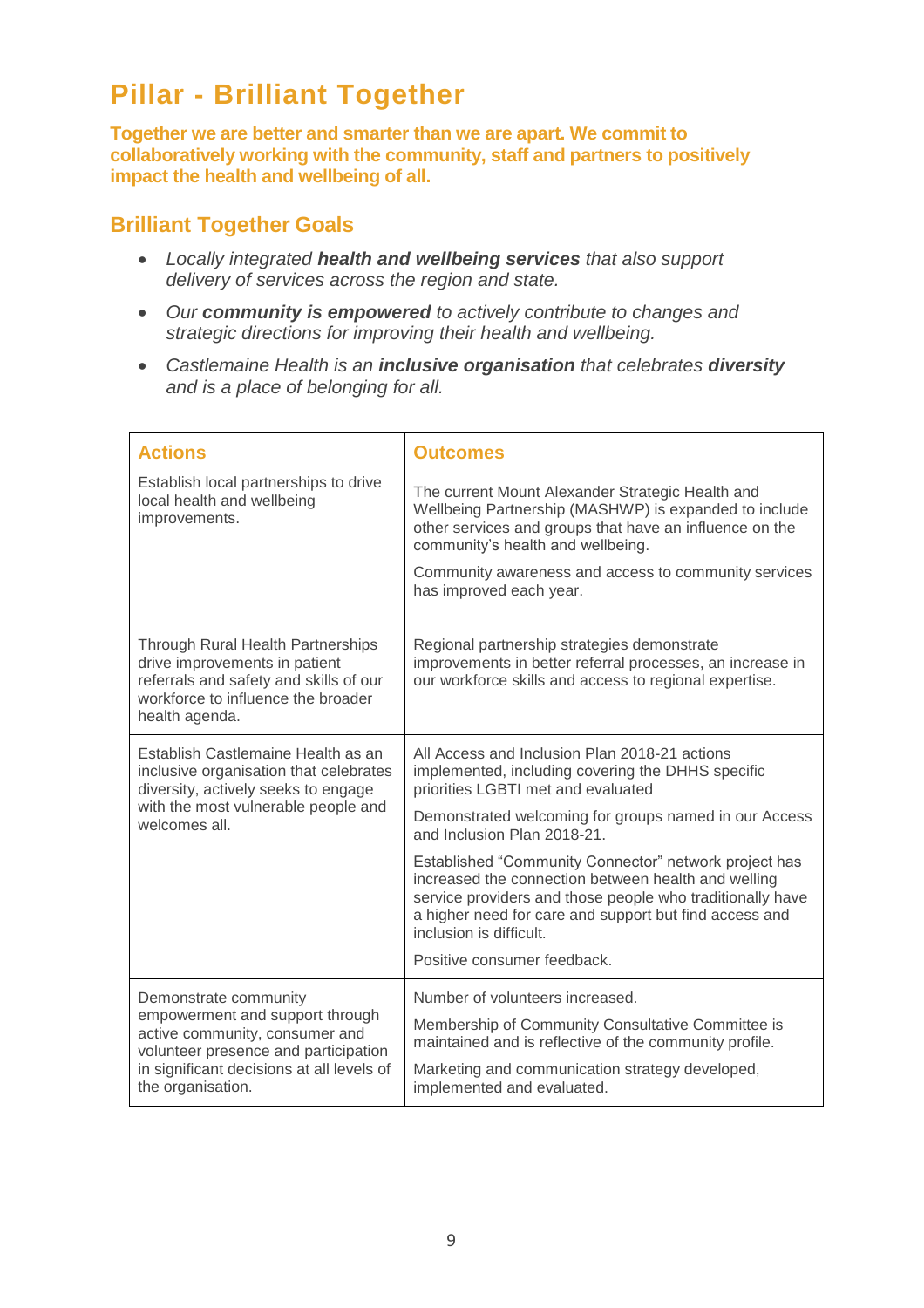# **Pillar - Sustainable Future**

**We build on the foundation of a proud history and a progressive present to steward Castlemaine Health into a thriving future.**

#### **Sustainable Future Goals**

- *We have an integrated model delivering health and wellbeing services across our shire under new governance arrangements.*
- *We have fit-for-purpose facilities that enhance safety and quality of care.*
- *We have ensured financial sustainability.*
- *We have ensured environmental sustainability is front and centre of all decision-making.*
- *Our leadership ensures that our services are both safe and sustainable.*
- *The significant contribution of staff, visiting medical officers and volunteers is valued and acknowledged.*
- *Our community has a strong ownership in and commitment to Castlemaine Health.*
- *We embrace new technologies and systems to improve accessibility to services, gain efficiencies, and support the delivery of safety and quality of care.*

| <b>Actions</b>                                                                                                                                                                                                                         | <b>Outcomes</b>                                                                                                                                                                                                                           |
|----------------------------------------------------------------------------------------------------------------------------------------------------------------------------------------------------------------------------------------|-------------------------------------------------------------------------------------------------------------------------------------------------------------------------------------------------------------------------------------------|
| Identify clear vision for future<br>infrastructure needs that will enhance a<br>greater level of efficiency, safety and<br>quality of care.                                                                                            | Masterplan completed in partnership with Victorian<br>Health and Human Services Building Authority and<br>Department of Health and Human Services.                                                                                        |
| Progress positively towards financial<br>sustainability.                                                                                                                                                                               | Improvements in care and financial management<br>achieved through service redesign.<br>Long term opportunities for efficiency improvements<br>integrated in the masterplan.                                                               |
| Put environmental sustainability front and<br>centre of decision-making.                                                                                                                                                               | Targets outlined in our Sustainability and<br>Environmental Plan 2016-21 are met.                                                                                                                                                         |
| Improve client care and organisational<br>performance by ensuring strong<br>leadership with a focus on innovation<br>and responsiveness to changing<br>community needs and health care<br>directions.                                  | Leadership development programs in place for Board<br>of Management and Executive Directors.<br>Formal leadership and management development in<br>place that identifies emerging talent and supports<br>them to realise their potential. |
| Create a safe, supportive and healthy<br>work environment that enables our<br>people to thrive through strategies to<br>improve leadership, culture, job<br>satisfaction, health and wellbeing, and<br>people's sense of being valued. | Evidence from Visiting Medical Officer and Volunteer<br>surveys show that at least 95% feel that their value is<br>appropriately acknowledged.<br>Sick leave and Workcover premiums reduced.                                              |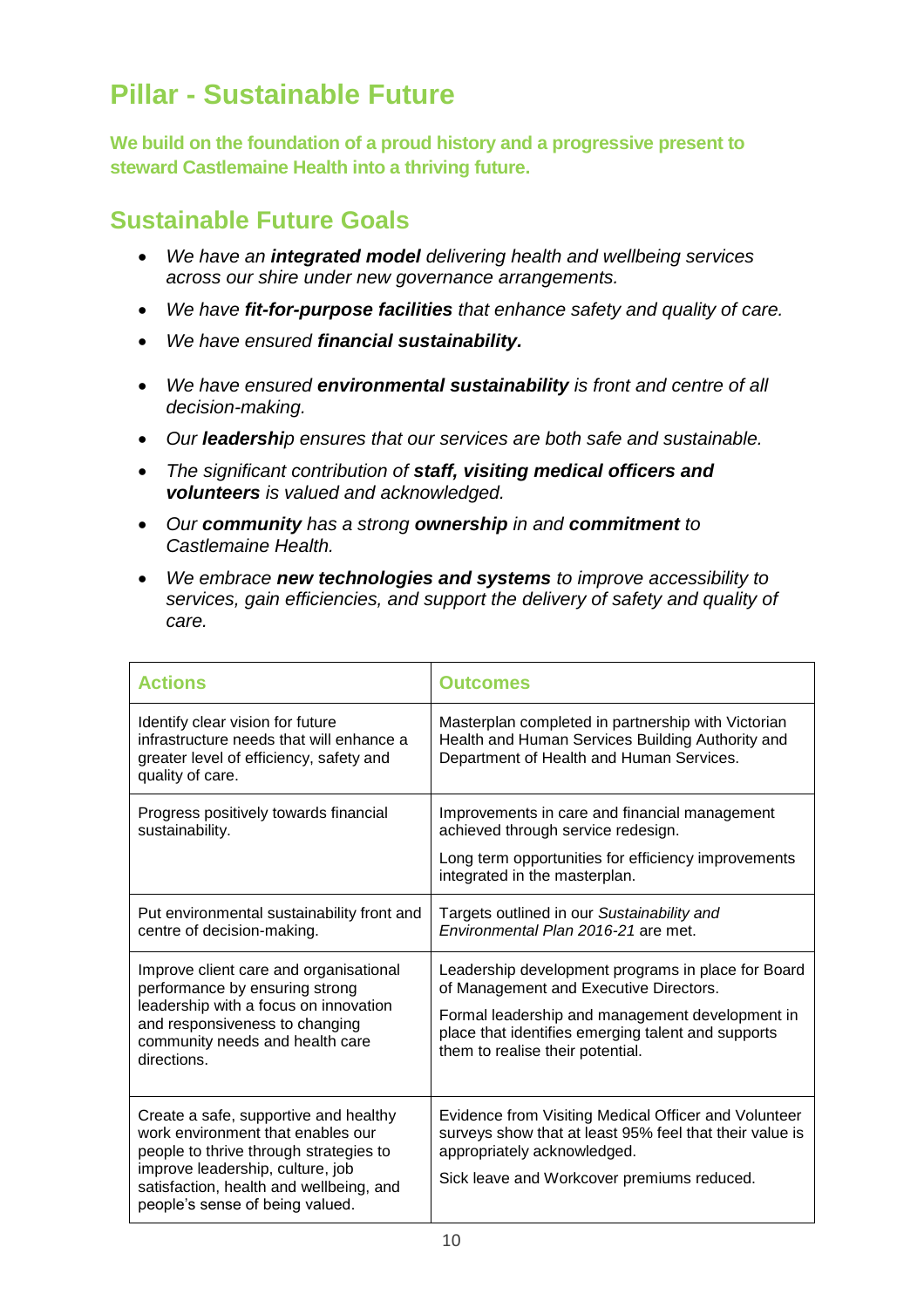|                                                                                                                  | Jobseekers' interest in working for Castlemaine<br>Health measured and sustained.<br>People Matter results for leadership, culture, job<br>satisfaction staff health and wellbeing improve each<br>year. |
|------------------------------------------------------------------------------------------------------------------|----------------------------------------------------------------------------------------------------------------------------------------------------------------------------------------------------------|
|                                                                                                                  | Education strategies put in place to attract and retain<br>staff in areas where retention is difficult.                                                                                                  |
|                                                                                                                  | Strategies with secondary and tertiary education<br>providers agreed to improve staff recruitment in<br>clinical and non-clinical disciplines.                                                           |
| Put new technologies and systems in<br>place to improve accessibility, achieve<br>efficiencies and enhance care. | Clear IT vision and strategic plan developed and<br>implemented to plan upgrades, monitor new<br>technologies and identify funding sources.                                                              |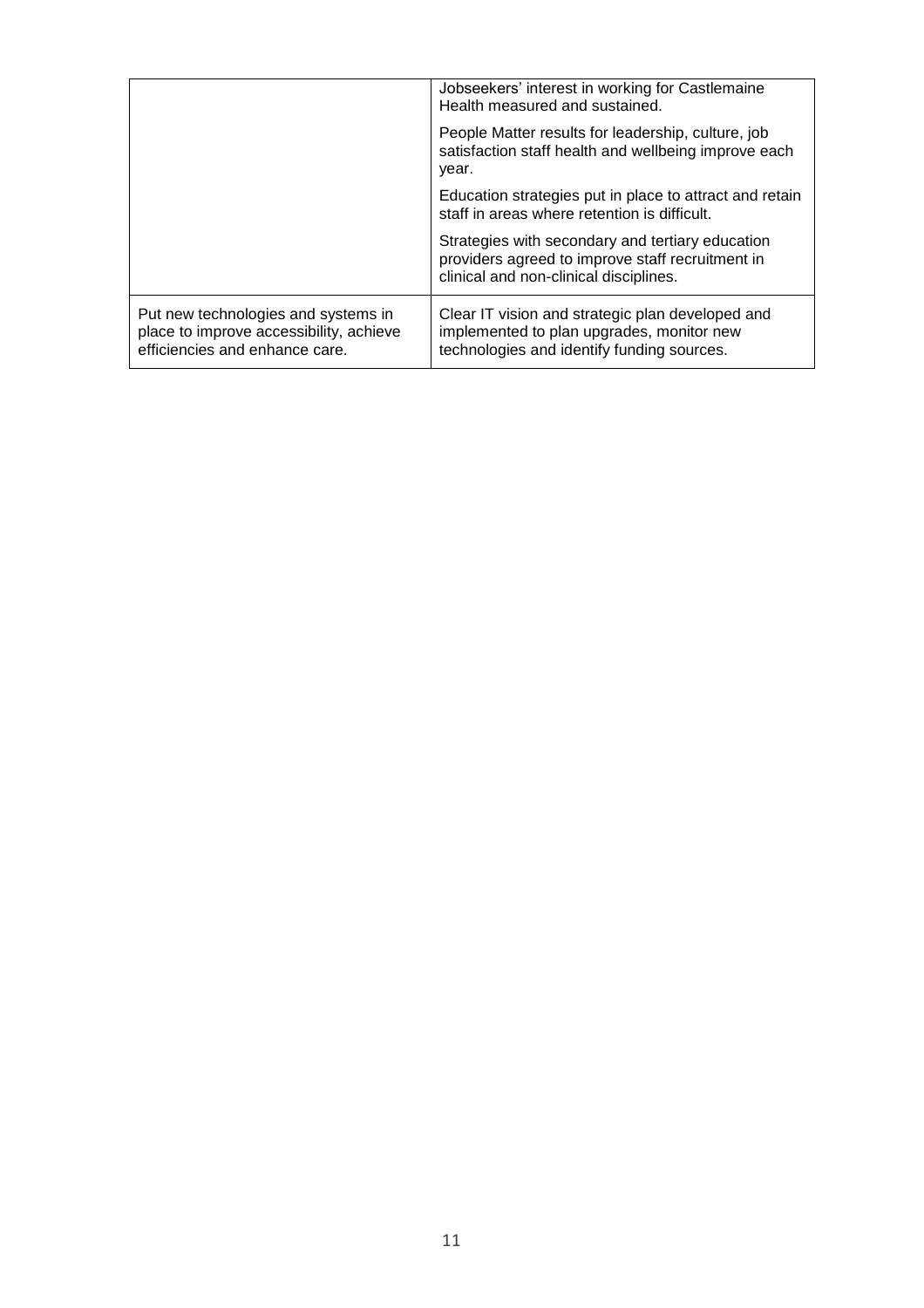## **Pillar - Forever Curious**

**We are interested in everything around us. We are knowledge seekers who apply our learning in practical ways to make a tangible difference.**

#### **Forever Curious Goals**

- *We are acknowledged as an industry leader in the delivery of integrated health and wellbeing services in rural settings.*
- *We have vital partnerships with tertiary learning providers (TAFE, Universities) that extend our research and learning capability.*
- *We look for learning in obvious and unusual places.*
- *We demonstrate value and encourage open and transparent communication, deep listening and learning from others to explore new ways for reducing the gap in the care continuum and for connecting with hard to reach groups and individuals.*
- *eHealth provides future options for people to receive care locally or at home.*

| <b>Actions</b>                                                                                                                                                                                 | <b>Outcomes</b>                                                                                                                  |
|------------------------------------------------------------------------------------------------------------------------------------------------------------------------------------------------|----------------------------------------------------------------------------------------------------------------------------------|
| Implement an integrated model of<br>health and wellbeing services that is<br>consistent with the expectations and<br>needs of the community that delivers<br>a blueprint for others to follow. | Acknowledged as a leader in rural settings for delivering<br>integrated health and wellbeing services.                           |
| Create partnerships with tertiary<br>learning providers (TAFE,<br>Universities) that extend our research<br>and learning capability.                                                           | Regularly initiate and take part in research that aims to<br>improve health and wellbeing outcomes.                              |
| Reduce the gap in the care<br>continuum and connect with seldom<br>heard groups and individuals.                                                                                               | New and innovative ways of connecting with seldom<br>heard groups and individuals identified.                                    |
|                                                                                                                                                                                                | Gap in the continuum of care identified each year and<br>action taken to close it.                                               |
|                                                                                                                                                                                                | Opportunities to enable creative ideas for improving the<br>care and efficiency of the organisation encouraged and<br>developed. |
| Expand and explore eHealth to<br>improve access to care.                                                                                                                                       | Community's home care needs assessed and potential<br>eHealth solutions identified.                                              |